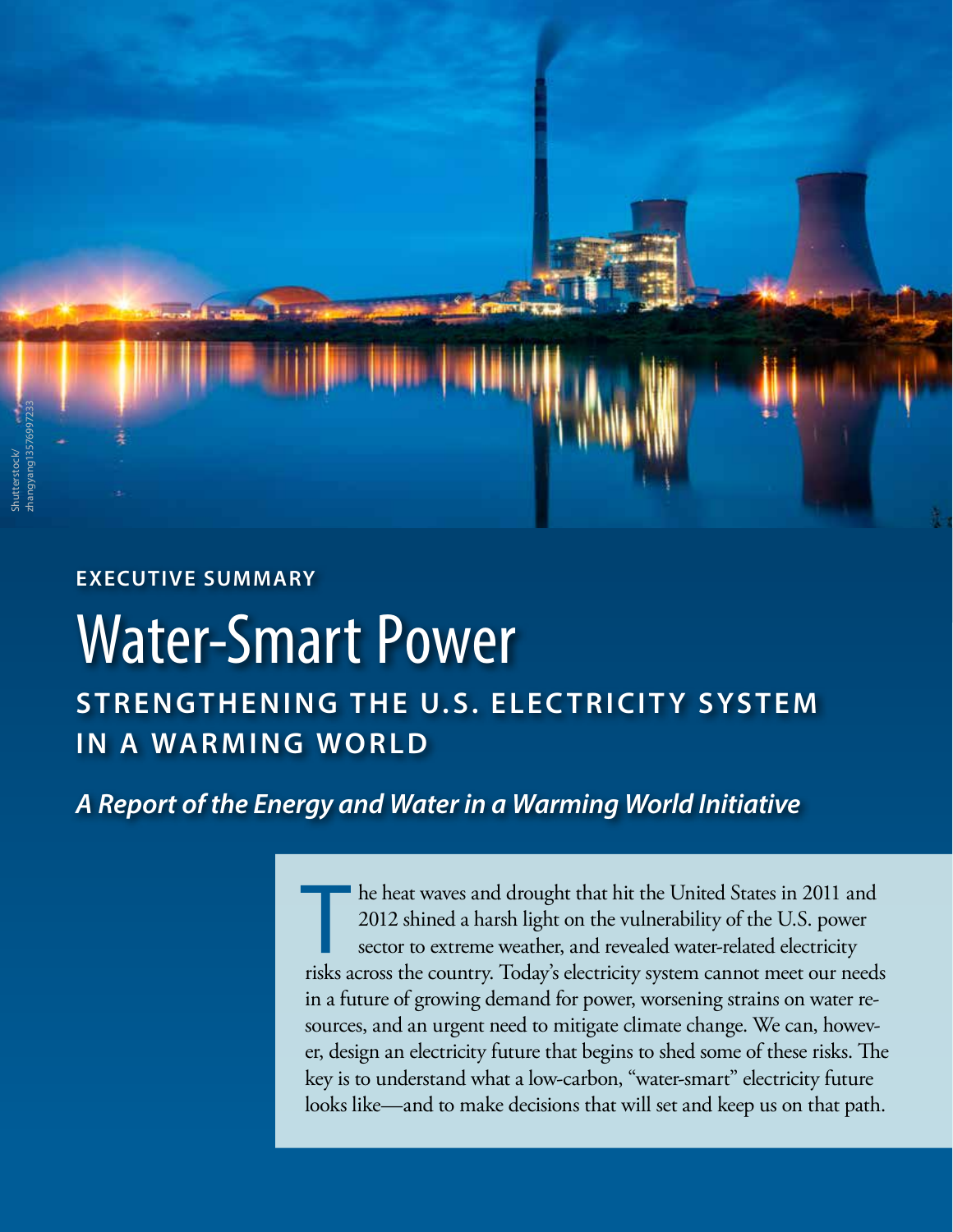The heat waves and drought that hit the United<br>States in 2011 and 2012 shined a harsh light or<br>the vulnerability of the U.S. electricity sector to States in 2011 and 2012 shined a harsh light on the vulnerability of the U.S. electricity sector to extreme weather. During the historic 2011 drought in Texas, power plant operators trucked in water from miles away to keep the plants running, and disputes deepened between cities and utilities seeking to construct new water-intensive coal plants. In 2012, heat and drought forced power plants, from the Gallatin coal plant in Tennessee to the Vermont Yankee nuclear plant on the Connecticut River, to reduce their output or shut down altogether. That summer, amid low water levels and soaring water temperatures, operators of other plants—at least seven coal and nuclear plants in the Midwest alone—received permission to discharge even hotter cooling water, to enable the plants to keep generating. These consecutive summers alone revealed water-related electricity risks across the country.

The power sector has historically placed large demands on both our air and water. In 2011, electricity generation accounted for one-third of U.S. heat-trapping emissions, the drivers of climate change. Power plants also accounted for more than 40 percent of U.S. freshwater withdrawals in 2005, and are one of the largest "consumers" of freshwater—losing water through evaporation during the cooling process—outside the agricultural sector.

The electricity system our nation built over the second half of the twentieth century helped fuel the growth of the U.S. economy and improve the quality of life of many Americans. Yet we built that system before fully appreciating the reality and risks of climate change, and before converging pressures created the strain on local water resources we see today in many places. This system clearly cannot meet our needs in a future of growing demand for electricity, worsening strains on water resources, and an urgent need to mitigate climate change.

We can, however, use fuel and technology options available now to design an electricity future that begins to shed some of these risks. We can also expand our options

*Power plants, cooling water, and carbon.* **Power plants that use water take different approaches to meeting their cooling needs. Some withdraw large amounts of water but put most of it back—though hotter. Others withdraw much less but consume (evaporate) most or all of it. Many power plants are both heavy water users and large carbon emitters. That means they put pressure on local water resources directly while contributing to climate change and its effects on water.**

by making strategic investments in energy and cooling technologies. The key is to understand what a low-carbon, "water-smart" electricity future looks like—which electric sector decisions best prepare us to avoid and minimize energy-water collisions, and to cope with those we cannot avoid—and to make decisions that will set and keep us on that path.

This report is the second from the Energy and Water in a Warming World Initiative (EW3), organized by the Union of Concerned Scientists to focus on the water implications of U.S. electricity choices. The first, *Freshwater Use by U.S. Power Plants,* documented the energy-water collisions already occurring because of the dependence of U.S. power plants on water. In that research, we found that past choices on fuel and cooling technologies in the power sector are contributing to water stress in many areas of the country.

Like the first report, this one stems from a collaboration among experts from universities, government, and the nonprofit sector. *Water-Smart Power* reflects comprehensive new research on the water implications of electricity choices in the United States under a range of pathways, at national, regional, and local levels. The report aims to provide critical information to inform decisions on U.S. power plants and the electricity supply, and motivate choices that safeguard water resources, reduce carbon emissions, and provide reliable power at a reasonable price—even in the context of a changing climate and pressure on water resources.

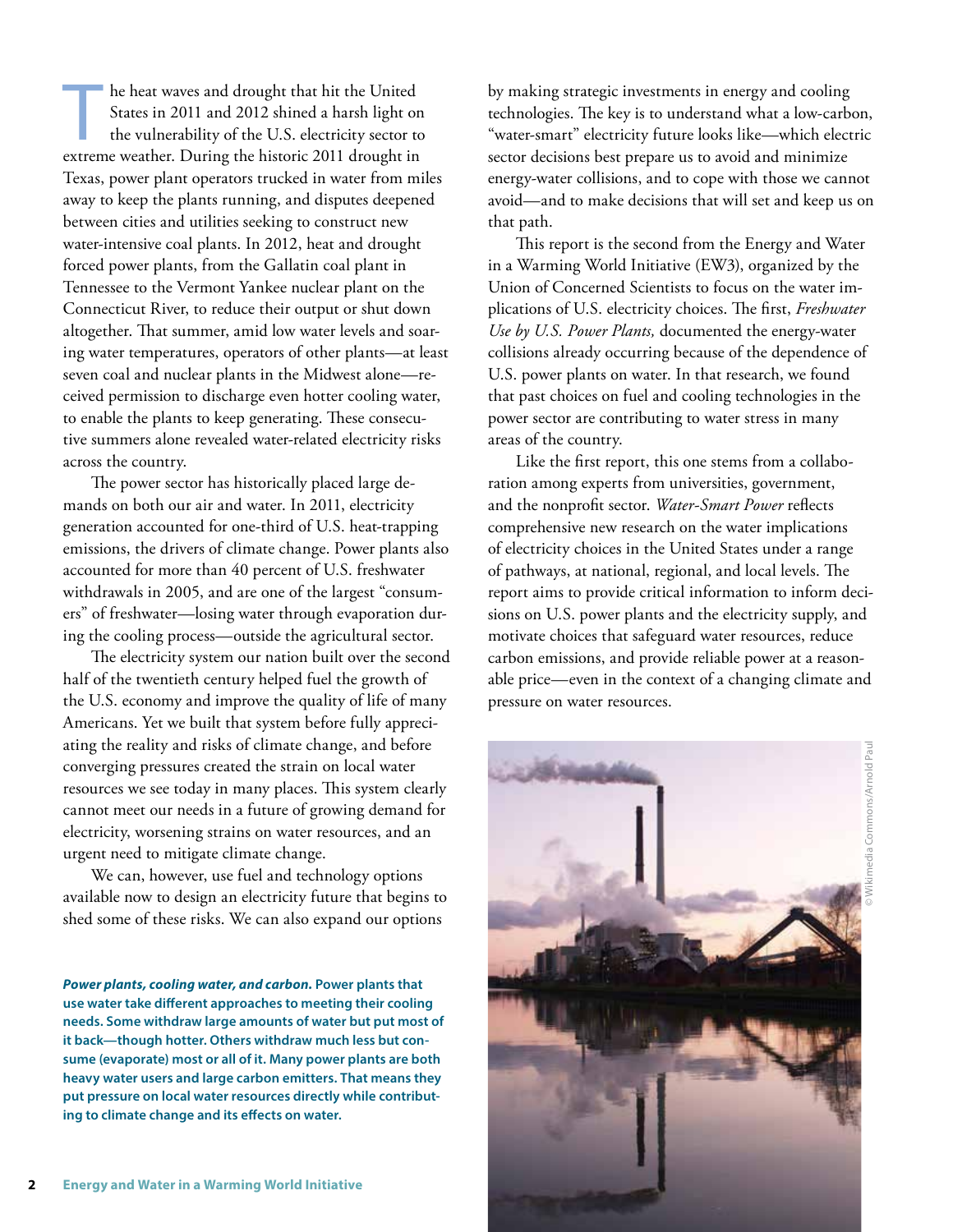

#### **Figure 1. Energy-Water Collisions**

**Power plant dependence on water can create a range of problems, including for the plants themselves. Plants have recently run into three kinds of challenges: incoming cooling water that is too warm for efficient and safe operation, cooling water that is too hot for safe release into nearby rivers or lakes, and inadequate water supplies. In response, operators must reduce plant output or discharge hot water anyway, at times when demand for electricity is high and rivers and lakes are already warm.**

Source: Spanger-Siegfried 2012.

Note: Selected events, 2006–2012.

#### **The Challenges We Face**

Our examination of today's electricity-water landscape reveals prominent challenges:

- **Energy-water collisions are happening now.** Because of its outsized water dependence, the U.S. electricity sector is running into and exacerbating growing water constraints in many parts of the country. The reliance of many power plants on lakes, rivers, and groundwater for cooling water can exert heavy pressure on those sources *and* leave the plants vulnerable to energy-water collisions, particularly during drought or hot weather. When plants cannot get enough cooling water, for example, they must cut back or completely shut down their generators, as happened repeatedly in 2012 at plants around the country.
- **As the contest for water heats up, the power sector is no guaranteed winner.** When the water

supply has been tight, power plant operators have often secured the water they need. In the summer of 2012, for example, amid soaring temperatures in the Midwest and multiple large fish kills, a handful of power plant operators received permission to discharge exceptionally hot water rather than reduce power output. However, some users are pushing back against the power sector's dominant stake. In Utah, for example, a proposal to build a 3,000-megawatt nuclear power plant fueled grave concerns about the impact of the plant's water use. And in Texas, regulators denied developers of a proposed 1,320-megawatt coal plant a permit to withdraw 8.3 billion gallons (25,000 acre-feet) of water annually from the state's Lower Colorado River.

• **Climate change complicates matters.** Energywater collisions are poised to worsen in a warming world as the power sector helps drive climate change, which in turn affects water availability and quality.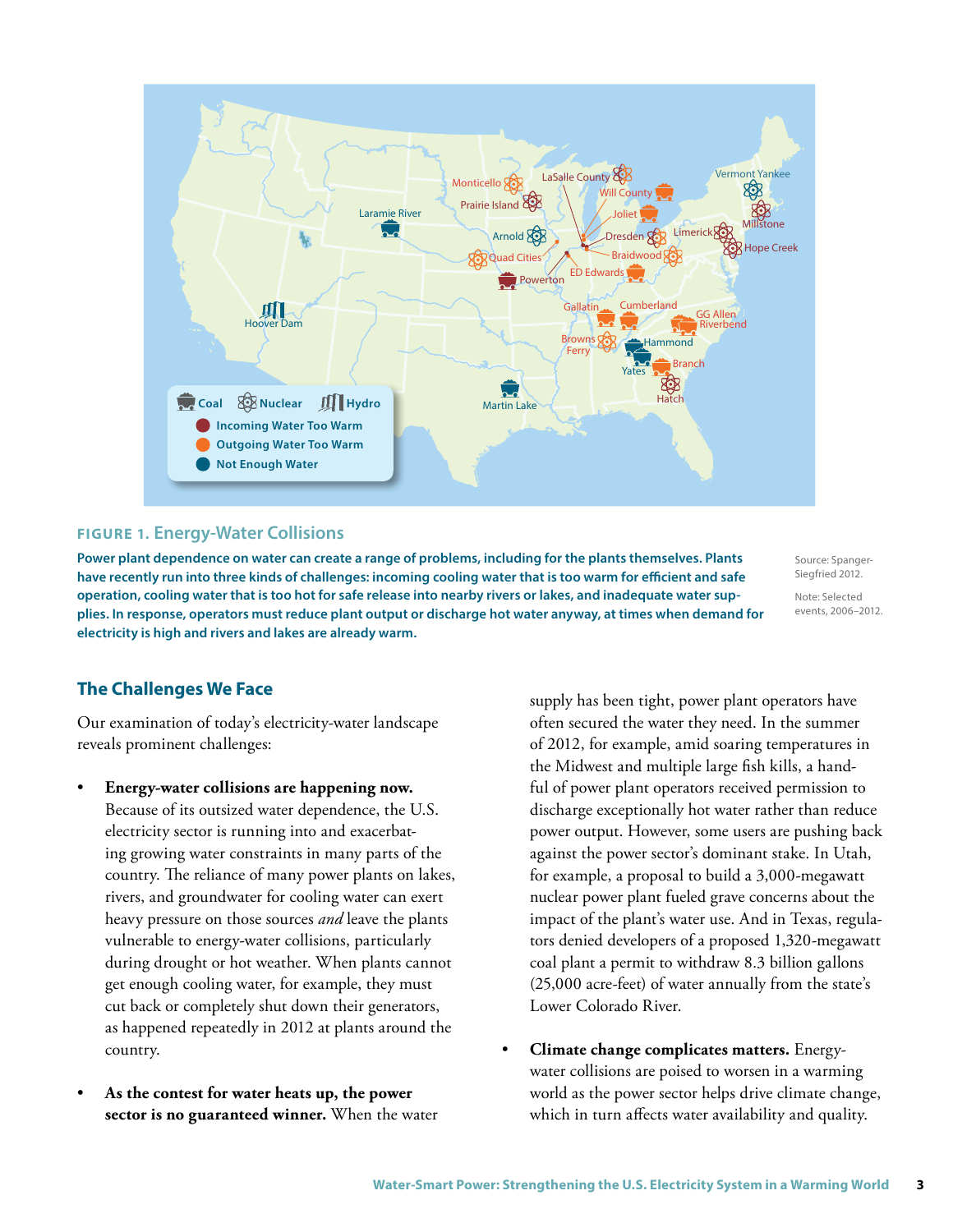

#### **Figure 2. Electricity Sector in Transition: The U.S. Electricity Mix and Retiring Coal Plants**

**Growing amounts of power from natural gas and non-hydro renewables—along with declining amounts of power from coal plants have challenged coal's dominance in the U.S. electricity mix (left axis). In 2008, coal supplied almost half of U.S. electricity. By 2012, that share had dropped to 37 percent, while natural gas and renewable energy together supplied more than 35 percent. Tens of thousands of megawatts of coal generators are slated for retirement, unable to compete economically (right axis). What we build in their place will help determine our future water resources. (TWh = terawatt-hours, or million megawatt-hours; GW = gigawatts, or thousands of megawatts)** Sources: EIA 2013a; SNL 2013.

Climate change is already constraining or altering the water supply in many regions by changing the hydrology. In the Southwest, for example, where the population is growing rapidly and water supply is typically tight, much of the surface water on which many water users depend is declining. Scientists expect rising average temperatures, more extreme heat, and more intense droughts in many regions, along with reductions in water availability.

These conditions—heightened competition for water and more hydrologic variability—are not what our power sector was built to withstand. However, to be resilient, it must adjust to them.



#### **Change Is Under Way**

Building an electricity system that can meet the challenges of the twenty-first century is a considerable task. Not only is the needed technology commercially available now, but a transition is also under way that is creating opportunities for real system-wide change:

• **The U.S. power sector is undergoing rapid transformation.** The biggest shift in capacity and fuel in half a century is under way, as electricity from coal plants shrinks and power from natural gas and renewables grows. Several factors are spurring this transition to a new mix of technologies and fuels. They include the advanced age of many power plants, expanding domestic gas supplies and low natural gas prices, state renewable energy and efficiency policies, new federal air-quality regulations, and the relative costs and risks of coal-fired and nuclear energy.

*Heat and drought ahead.* **Energy-water collisions are poised to worsen in a warming world as the power sector helps drive climate change, which in turn affects water availability and quality. Scientists expect rising average temperatures, more extreme heat, and more intense droughts in many regions, along with reductions in water availability.**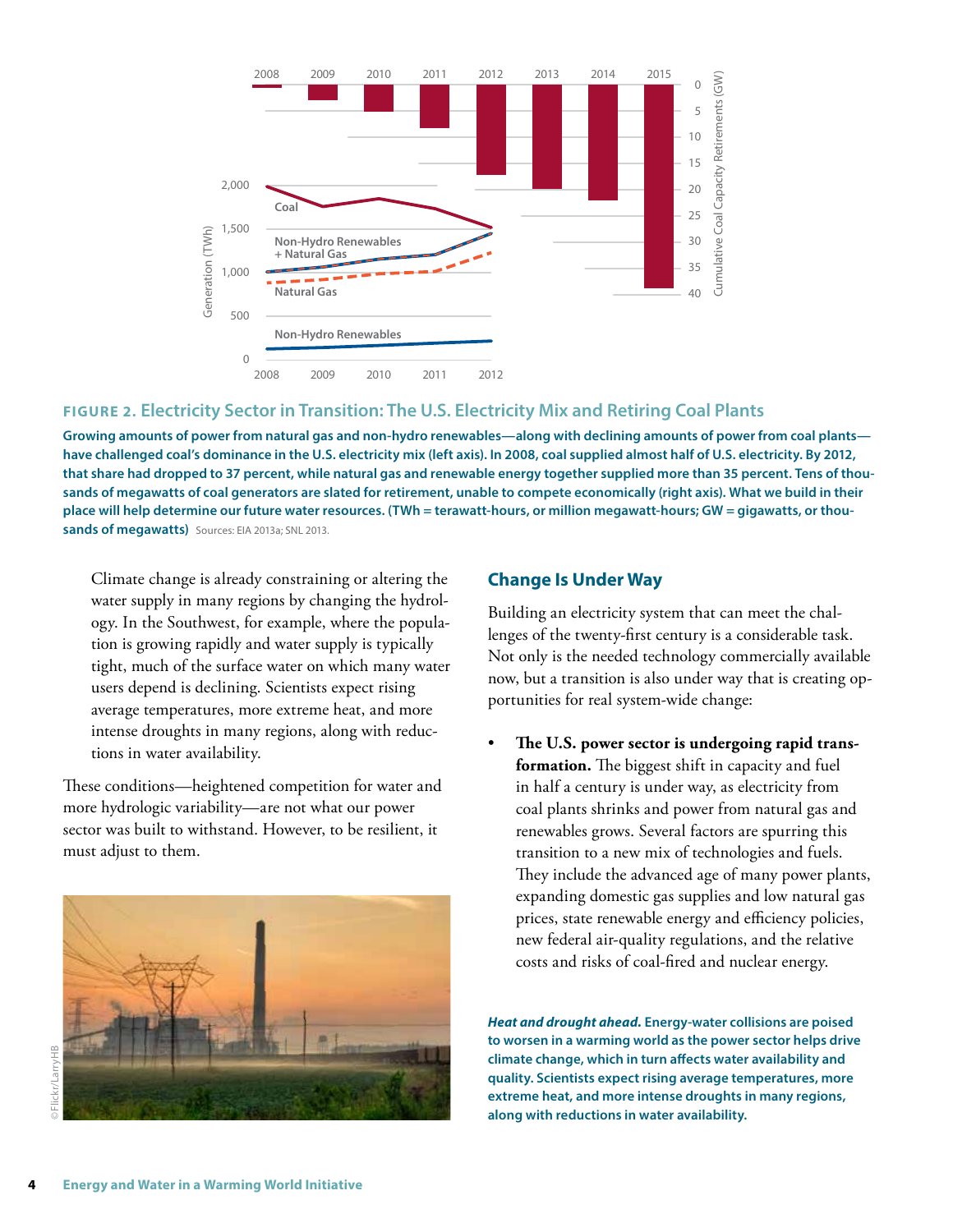

#### **Figure 3. U.S. Electricity Mix under Business as Usual, 2010–2050**

**The electricity mix would change markedly over the next several decades under a business-as-usual pathway, given the rapid transformation already under way. Coal power would drop significantly, based on coal plant retirements that have already been announced, pressure from low natural gas prices, and state and federal policies to protect public health and drive energy innovation. Nuclear power would disappear, as existing plants reach the end of their lives and new reactors would be unable to compete economically. Natural gas would dominate the electricity mix, supplying almost 60 percent of U.S. power by 2050. (PV = solar photovoltaics; CSP = concentrating solar power)** Source: Clemmer et al. 2013.

• **This presents an opportunity we cannot afford to miss.** Decisions about which power plants to retrofit or retire and which kind to build have both near-term and long-term implications, given the long lifetimes of power plants, their carbon emissions, and their water needs. Even a single average new coal plant could emit 150 million tons of carbon dioxide over 40 years—twice as much as a natural gas plant, and more than 20 million cars emit each year. Power plants that need cooling water will be at risk over their long lifetimes from declining water availability and rising water temperatures stemming from climate change, extreme weather events, and competition from other users. And power plants, in turn, will exacerbate the water risks of other users.

#### **Decisions in the Power Sector Matter**

Choices, however, are important only if they lead to different outcomes. To analyze the impact of various options



#### **Figure 4. U.S. Electricity Mix under the Renewables-and-Efficiency Scenario**

**One option for swift and deep cuts in carbon emissions from the power sector is significant reliance on energy efficiency and renewable energy. Under our renewables-and-efficiency scenario, the use of more efficient heating, cooling, lighting, and other technologies would more than offset projected growth in electricity demand by 2050, while deeply reducing carbon emissions. Renewable sources such as wind, solar, and geothermal could supply 80 percent of the remaining electricity demand.** Source: Clemmer et al. 2013.

for our electricity future on water withdrawals and consumption, carbon emissions, and power prices, under this new research we focused on several key scenarios. These included "business as usual" and three scenarios based on a strict carbon budget—to address the power sector's contributions to global warming. Two of those three scenarios assumed the use of specific technologies to make those significant cuts in carbon emissions.

To explore the outcomes of these scenarios we used two models: the Regional Energy Deployment System (ReEDS) and the Water Evaluation and Planning (WEAP) system. With these two models and our set of scenarios, we analyzed the implications of water use in the power sector under different electricity pathways for the entire nation, for various regions, and for individual river basins in the southwestern and southeastern United States.

Our distinctive approach and new research—along with previous work—shows that our electricity choices will have major consequences over the coming decades,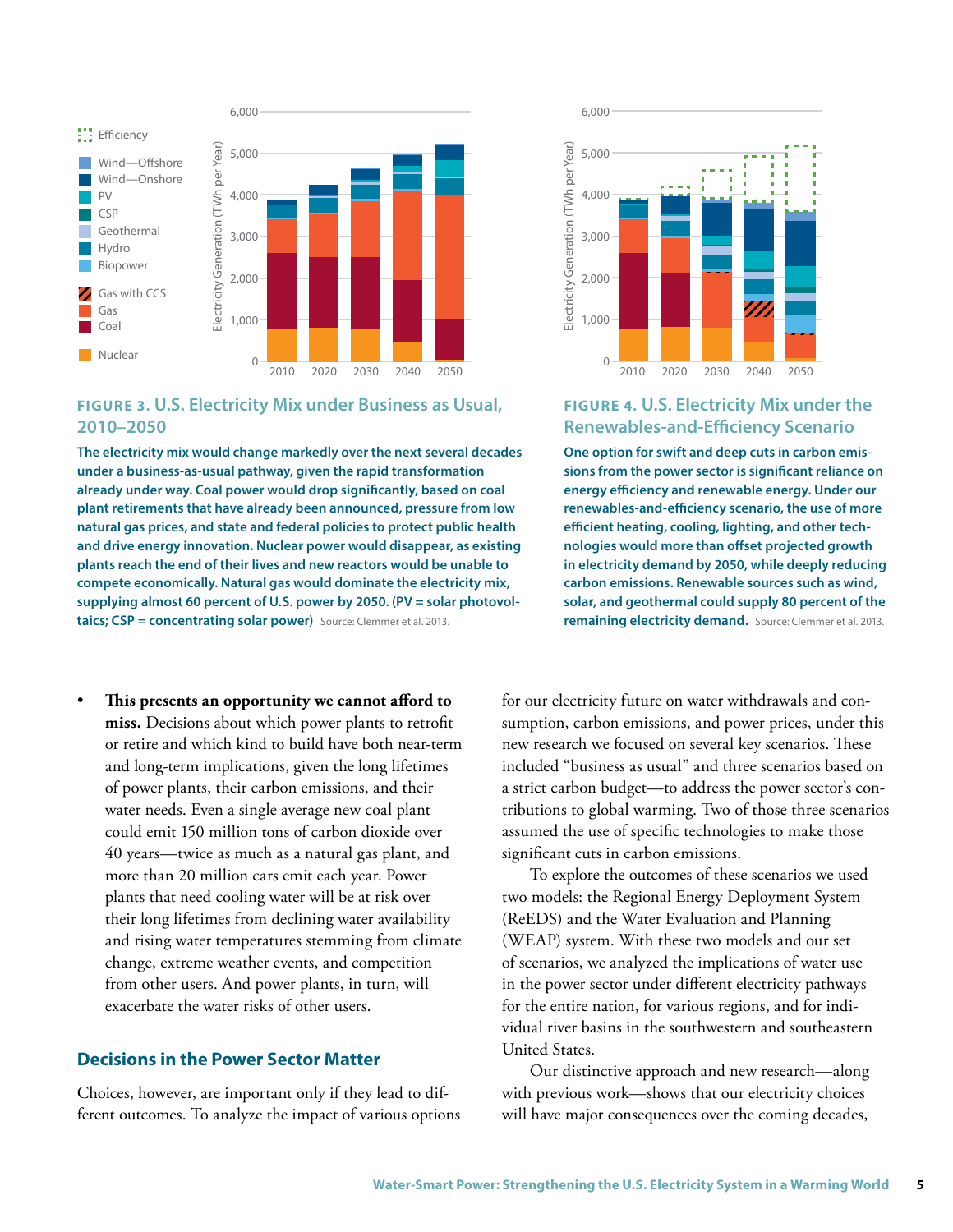

#### **Figure 5. Power Plant Water Use under the Renewables-and-Efficiency Case, 2010–2050**

**Dramatic reductions in water use by the power sector are possible—and necessary in a water-constrained future. Water use would drop much further under a renewables-and-efficiency scenario than under business as usual—and much more quickly. By 2030, under the former, both withdrawals (left) and consumption (right) would be less than half of today's levels. By 2050, under the renewables-andefficiency scenario, withdrawals would be 97 percent below today's levels. Water consumption would drop by 85 percent, and be almost 80 percent below business as usual in 2050. Power plants would withdraw 9 trillion gallons (28 million acre-feet) less per year than under business as usual—as much as is now withdrawn for all uses in Pennsylvania, Maryland, New Jersey, and West Virginia combined.**

especially in water-stressed regions. Through this research, we have learned that:

- **Business as usual in the power sector would fail to reduce carbon emissions, and would not tap opportunities to safeguard water.** Because such a pathway for meeting future electricity needs would not cut carbon emissions, it would do nothing to address the impact of climate change on water. Changes in the power plant fleet would mean that water withdrawals by power plants would drop, yet plants' water consumption would not decline for decades, and then only slowly. The harmful effects of power plants on water temperatures in lakes and rivers might continue unabated, or even worsen. Greater extraction of fossil fuels for power plants would also affect water use and quality.
- **Low-carbon pathways can be water-smart.** A pathway focused on renewable energy and energy efficiency, we found, could deeply cut both carbon emissions and water effects from the power sector. Water withdrawals would drop 97 percent by 2050 much more than under business as usual. They would also drop faster, with 2030 withdrawals only half those under business as usual. And water consumption would decline 85 percent by 2050. This pathway could also curb local increases in water temperature from a warming climate. Meanwhile lower carbon

emissions would help slow the pace and reduce the severity of climate change, including its long-term effects on water quantity and quality.

- **However, low-carbon power is not necessarily water-smart.** The menu of technologies qualifying as low-carbon is long, and includes some with substantial water needs. Electricity mixes that emphasize carbon capture and storage for coal plants, nuclear energy, or even water-cooled renewables such as some geothermal, biomass, or concentrating solar could worsen rather than lessen the sector's effects on water.
- **Renewables and energy efficiency can be a winning combination.** This scenario would be most effective in reducing carbon emissions, pressure on water resources, and electricity bills. Energy efficiency efforts could more than meet growth in demand for electricity, and renewable energy could supply 80 percent of the remaining demand. Although other low-carbon paths could rival this one in cutting water withdrawals and consumption, it would edge ahead in reducing groundwater use in the Southwest, improving river flows in the Southeast, and moderating high river temperatures. This scenario could also provide the lowest costs to consumers, with consumer electricity bills almost one-third lower than under business as usual.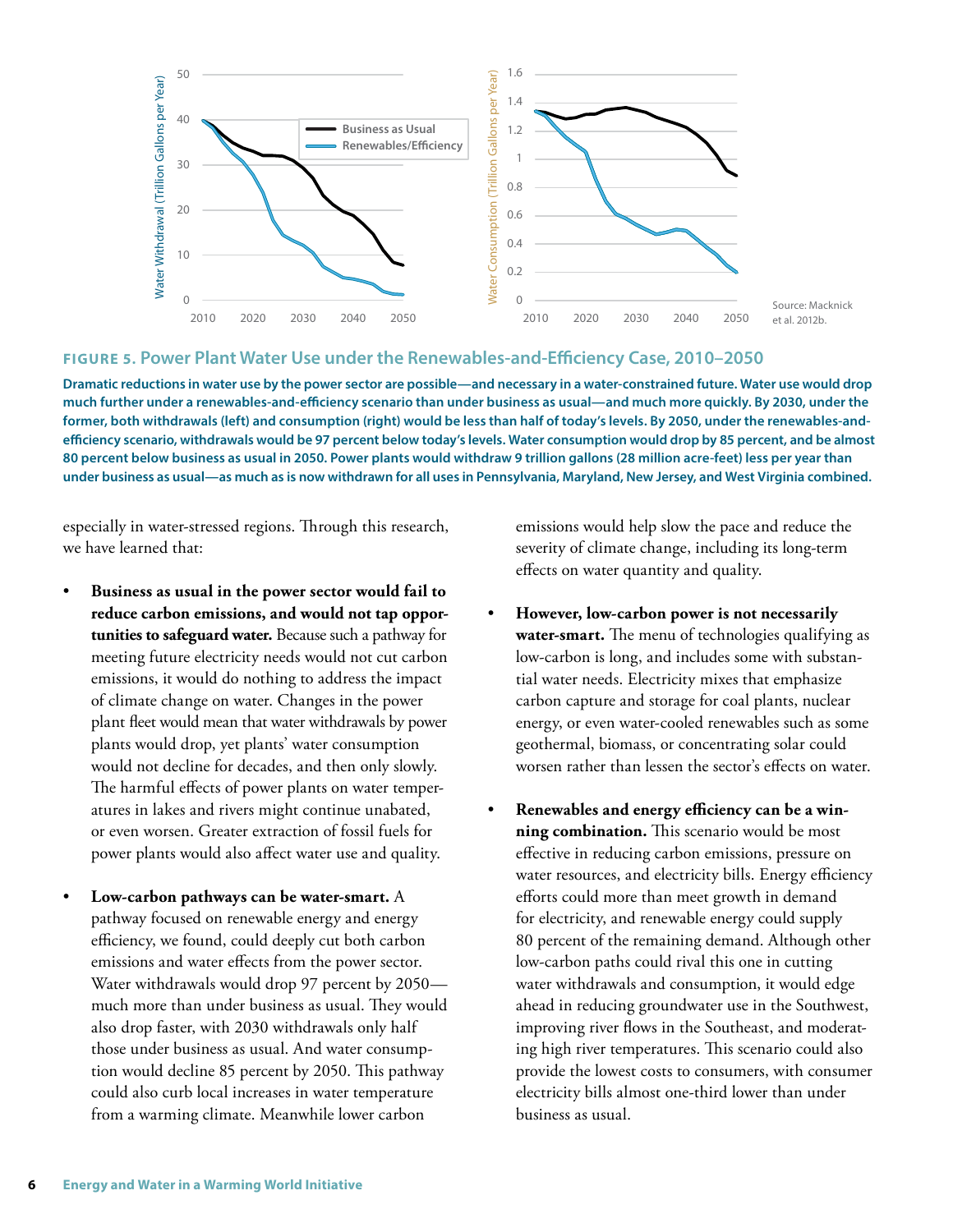

#### **Figure 6. The Impact of Electricity Choices on Reservoir Levels in Lake Mead and Lake Powell**

**Electricity choices that consume less water leave more for other uses. These choices can also markedly affect cumulative water supplies. Water levels in the Southwest's major reservoirs, Lake Mead and Lake Powell, have been well below capacity for many years, and could drop farther during extended droughts. Lower water consumption each year under the renewables-and-efficiency scenario (inset) could mean almost 600 billion gallons (1.8 million acre-feet) more stored water in those reservoirs by 2040, compared with business as usual. That amount is nearly 4 percent of the storage capacity of those two reservoirs, and more than**  13 percent of the average annual natural flow of the Colorado River. Sources: Yates, Meldrum, and Averyt 2013; NRCS 2008.



*Electricity choices affect river flows and temperatures.* **Water-smart electricity choices can reduce the impact of the power sector on river flows and water temperatures. Under the renewables-and-efficiency scenario, flows of the Chattahoochee River below Georgia's Wansley power plant would be 5 percent to 10 percent higher in summer and fall by 2025 than under the business-as-usual case. The Coosa River above Alabama's Weiss Lake would be 3° F (2° C) to 13° F (7° C) cooler in mid-summer in the decade from 2030 to 2039 than under business as usual, because coal plants, including those upstream, would have been phased out by then.**